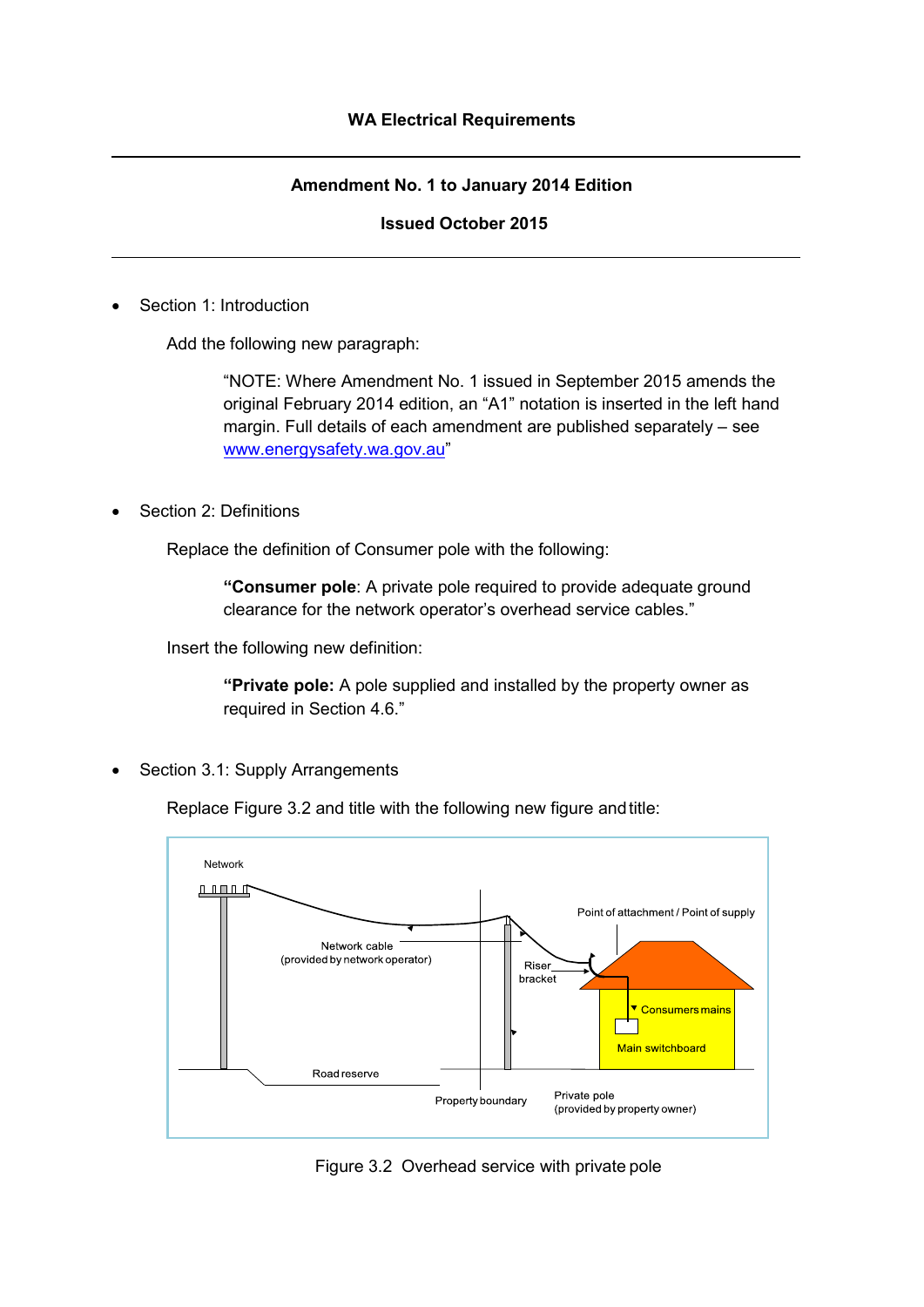

Replace Figure 3.3 and title with the following new figure and title:

Figure 3.3 Overhead supply to private pole/main switchboard

Replace Figure 3.4 with the following new figure:



- Delete Section 3.5.7 (entitled "Notification") in its entirety
- Section 3.6.5: Survey Strata Lots Domestic

In the first dot point, replace the word "lot" with the word "zone"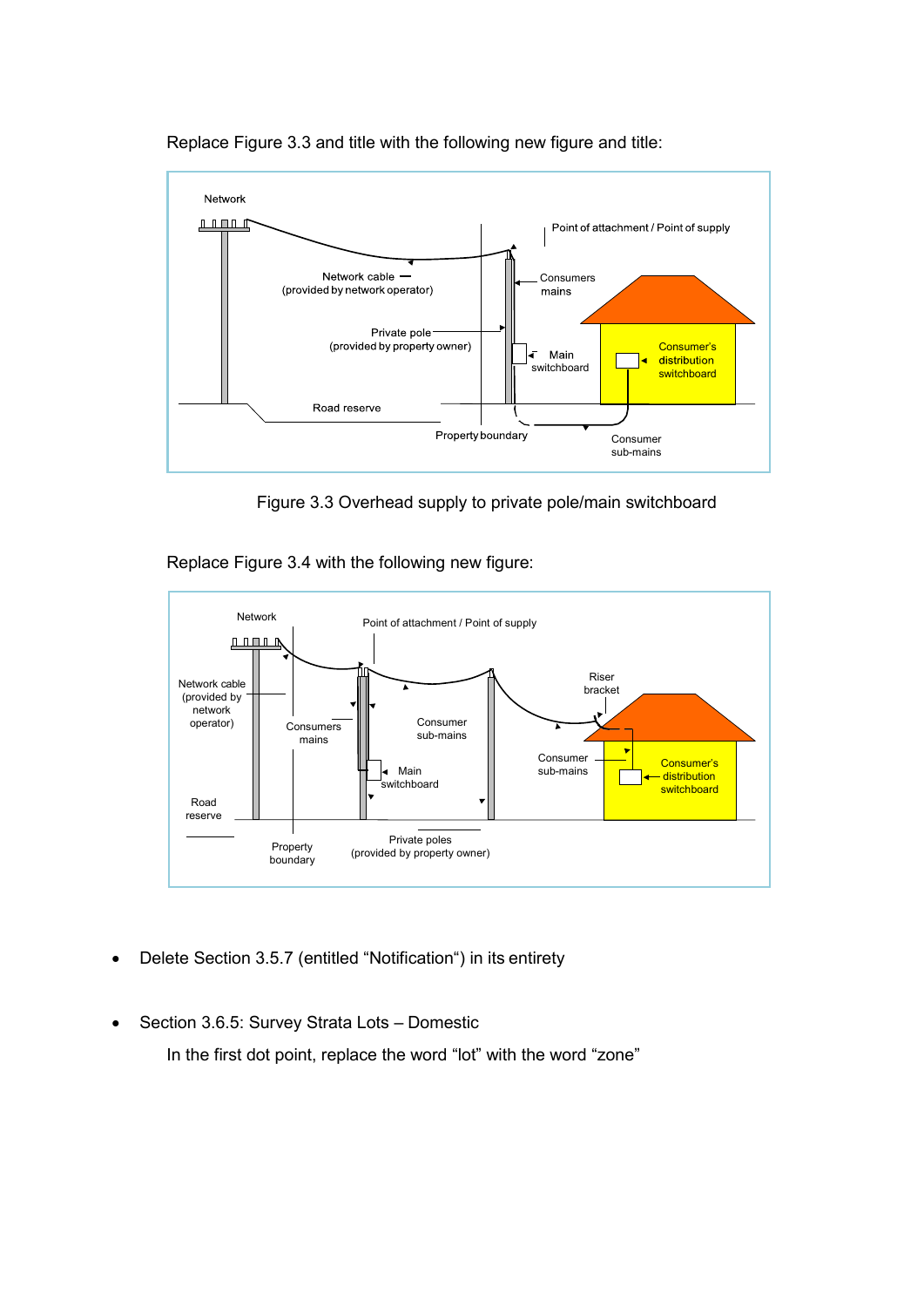• Insert new section 3.7:

## **"3.7 Privately Owned Low Voltage Power Lines**

All new and replacement low voltage power lines within a consumer installation<sup>6</sup> should be installed underground to maximise the safety of the premises and its occupants.

However, in situations where it is not practical or cost-effective to use an underground system, an overhead (aerial) system may be used, provided that it:

- uses galvanised steel poles or treated timber poles as detailed in Section 4.6; and
- utilises insulated conductors; and
- complies with the requirements of Section 3.12 of the Wiring Rules.

Energy*Safety*'s publication *Guidelines for the safe management of private power poles*  and lines provides guidance<sup>7</sup> on good industry practice for the design, construction and maintenance of privately owned low voltage power lines.

 $6$  For the avoidance of doubt, this includes electrical infrastructure in regional communities where the infrastructure is owned and operated by the community (i.e. electrical assets that are not owned/operated by a network operator).

 $7$  For guidance only; requirements are recommended but are not mandatory."

• Section 4: LV Overhead Network

Amend title to read:

## **"4 Low Voltage Overhead Connections"**

Section 4.4: Spans and Clearances

Delete the second paragraph (commencing "Subject to the requirements …") in its entirety

Section 4.5: Consumer Poles

Add a footnote at the end of the title as follows:

## **4.5 Consumer Poles8**

 $\mathrm{^{48}}$  See definition of consumer pole in Section 2."

• Insert new section 4.6:

#### **"4.6 Private Poles9**

Property owners may be required to supply and install pole(s) on their property for the purposes of: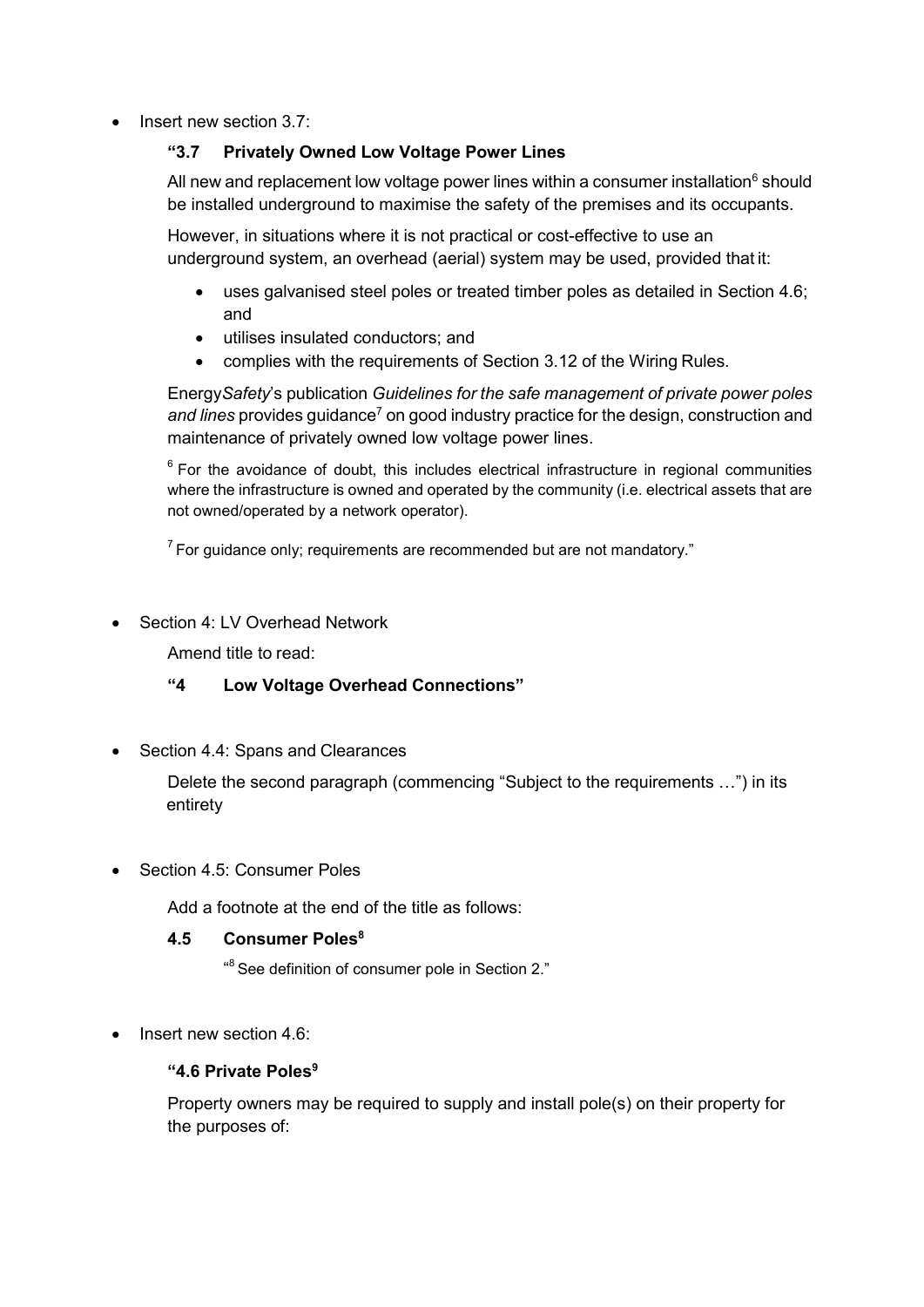- (a) supporting the network operator's low voltage network cable to provide adequate ground clearance (see definition of "consumer pole" in Section 2);or
- (b) providing a point of attachment for the network operator's low voltage network cable; or
- (c) supporting privately-owned low voltage power lines.

Private poles shall comply with the following technical requirements:

- 1) For the purpose of 4.6(a) the network operator's technical requirements;
- 2) For the purpose of 4.6(b) Section 4 of this document, Section 3.12.6 of the Wiring Rules and any additional technical requirements of the network operator;
- 3) For the purpose of 4.6(c):
	- (i) Are either galvanised steel or Copper Chrome Arsenic (CCA) treated timber; and
	- (ii) Section 3.12.6 of the Wiring Rules this section of the Wiring Rules also provides a reference to AS/NZS 7000: Overhead line design – Detailed procedures for further detailed technical requirements which may apply in different environments e.g. cyclonic winds and other climatic factors;
- 4) Sawn timber poles and untreated round timber poles shall not be used; and
- 5) Steel poles shall be installed in a concrete footing as shown in the following diagram:



Figure 4.6 Steel pole footing details

Energy*Safety*'s publication *Guidelines for the safe management of private power*  poles and lines provides guidance<sup>10</sup> on good industry practice for the design,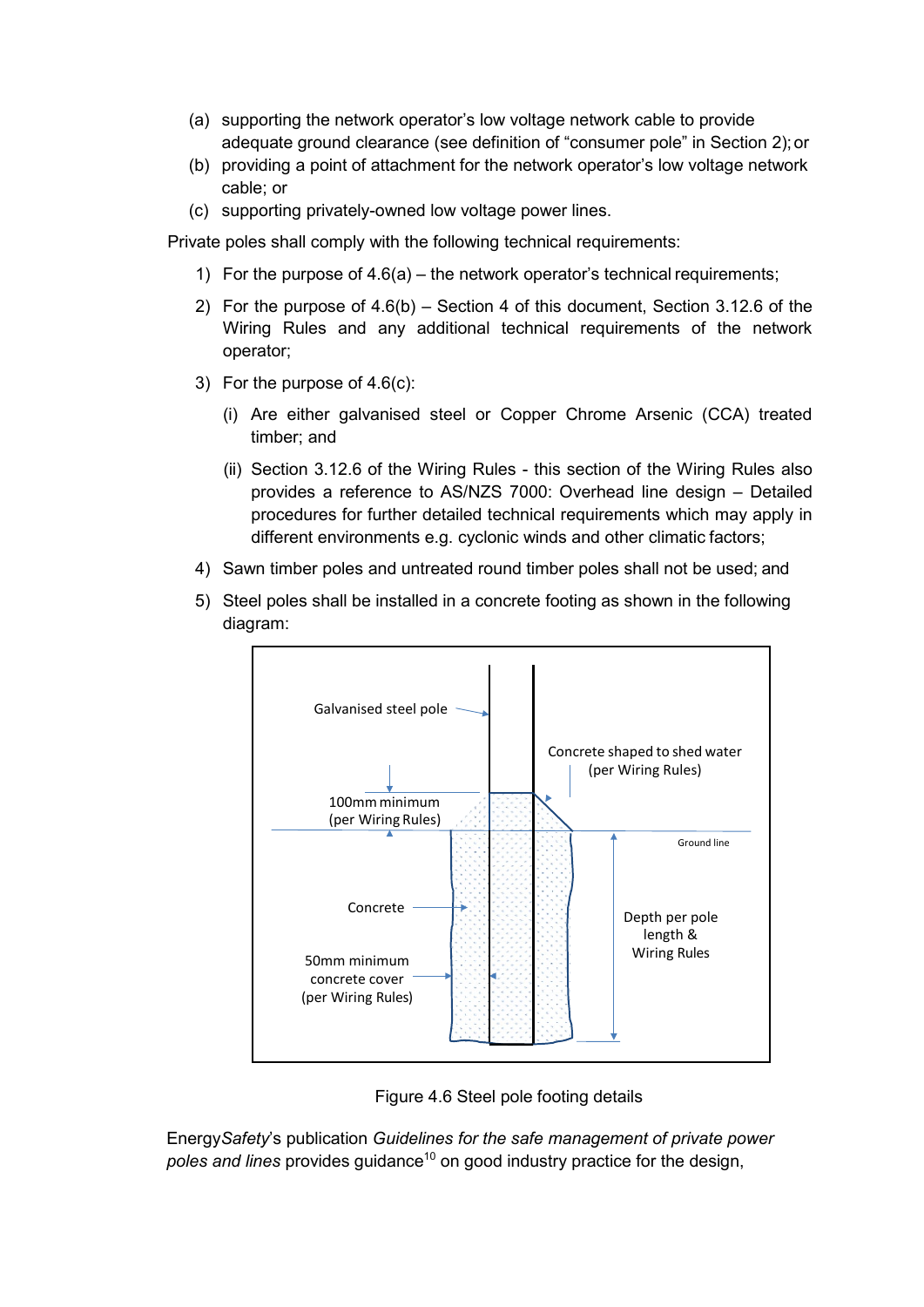construction and maintenance of privately owned power poles. In particular, different pole options are recommended in different geographical areas according to predominant soil characteristics and being prone to bushfire.

 $9^9$  See definition of private pole in Section 2.

 $10$  For guidance only; requirements are recommended but are not mandatory.

• Section 5: LV Underground Network

Amend title to read:

## **"5 Low Voltage Underground Connections"**

• Section 5.2: Cables and Enclosures

In the third paragraph, replace "sections 9.5 and 9.6" with "section 9.4"

• Section 6.2.1: General Requirements

At the start of the second paragraph, insert the word "Both"

Replace the third paragraph with the following:

"For CT connected metering installations, the SPD does not replace the main switch except for sole-use substations, where the transformer circuit breaker need not be duplicated."

• Section 6.2.3.1: Maximum Demand Not Exceeding 100A

In the second paragraph, delete the word "portable"

• Insert new section 6.4:

## **"6.4 Earthing of Remote Metering Enclosures**

Where a remote metering enclosure (separate from the main switchboard) is required for network operator access to metering equipment, the enclosure shall be effectively earthed by either of the two methods described in Section 5.5.3.5 of the Wiring Rules, namely:

#### **Method 1**

The enclosure is connected to the consumers mains neutral by a conductor of cross sectional area not less than the neutral conductor, as shown in Figure 6.1.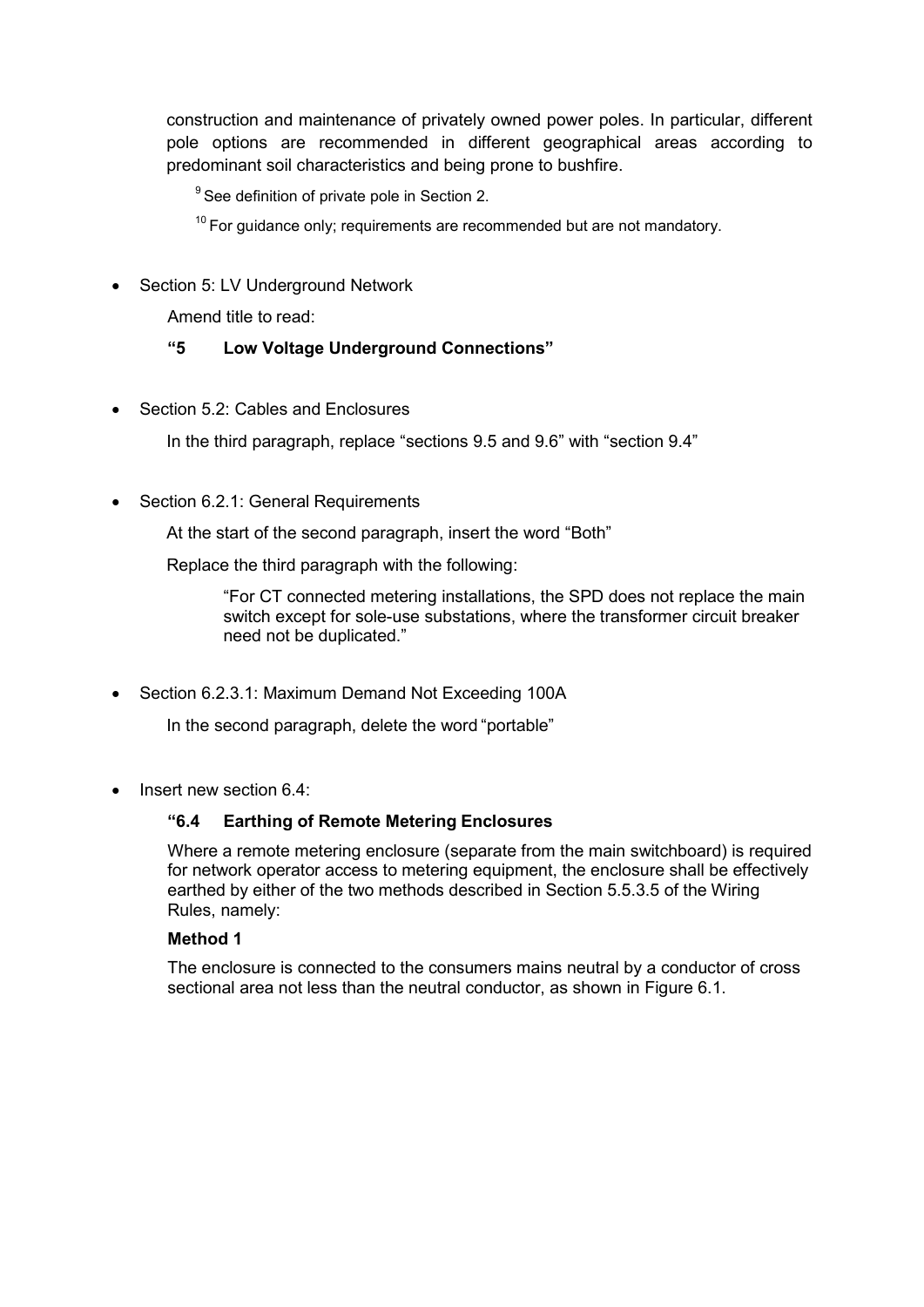

Figure 6.1 Neutral bonding of remote metering enclosure

The main neutral conductor must be continuous (i.e. unbroken) and connection may be made by:

- Splicing, soldering and taping; or
- Using a two screw connector and then taping.

This does not preclude other methods of jointing provided they comply with the Wiring Rules.

This method must not be used where the metering enclosure and switchboard are mounted on the same metal-framed building structure.

#### **Method 2**

The enclosure is connected to the earth bar in the main switchboard via an earthing conductor of the same size as the consumers mains neutral, as shown in Figure 6.2.



Figure 6.2 Connection of remote metering enclosure to main earth

Method 2 must be used where the metering enclosure and switchboard are mounted on the same metal-framed building structure."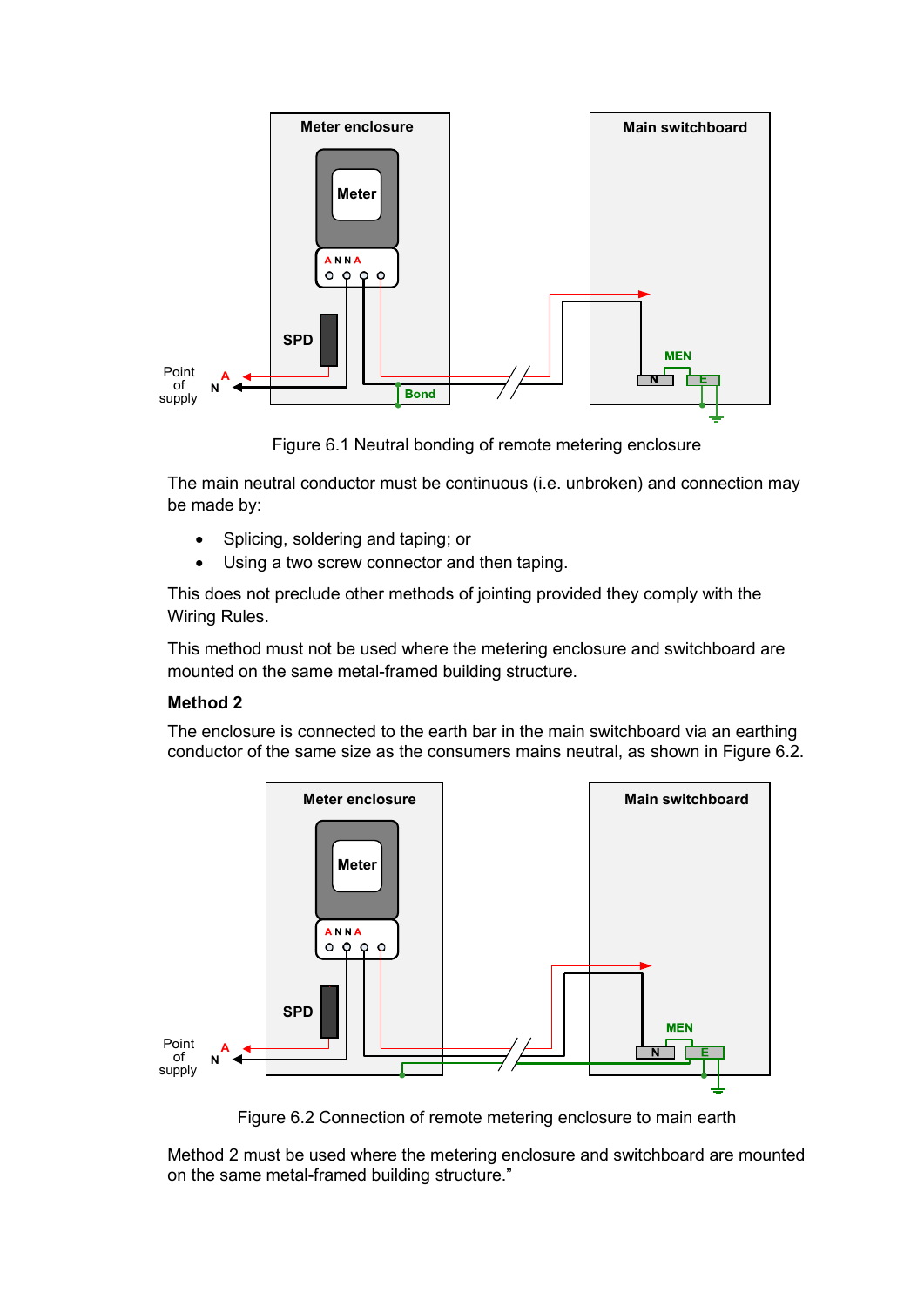• Section 9: Special Requirements for Installations in WA

In section 9.1 second paragraph, replace the number "9.14" with "9.12"

Replace the text in section 9.5 with the following paragraph:

"Insulated and sheathed d.c. cables may be installed in the cavity of doublebrick walls without enclosure in heavy duty conduit (reference Clause 4.3.6.3.2 of AS/NZS 5033:2014) but shall otherwise comply with the requirements of AS/NZS 5033:2014."

• Section 10.5.13: General Information

Replace the contact phone number with "(08) 9026 5673"

Replace the contact facsimile number with "(08) 9026 5395"

Add a contact email address:

"**Email** [NiWNLNMaintenanceEngineering@bhpbilliton.com"](mailto:NiWNLNMaintenanceEngineering@bhpbilliton.com)

• Appendix 1: Part 1 Design and Verification Certificate

Replace the three references to "Section 12.1" with "Section 9.1"

Add new Appendix 2 as follows:

# **"Appendix 2**

## **WAER document history**

| <b>Date</b>      | <b>Description</b>                                                                                                                       | <b>Document</b><br>reference |
|------------------|------------------------------------------------------------------------------------------------------------------------------------------|------------------------------|
| 2000             | Original document issued                                                                                                                 |                              |
| 2005             | Reprint of 2000 version and subsequent amendments                                                                                        | A1227851                     |
| <b>July 2008</b> | Various amendments, new format                                                                                                           | A1227841                     |
| December 2008    | Several editorial changes, new Section 13.5 added                                                                                        | A9652185                     |
| January 2014     | Extensive review and rewritten                                                                                                           | A7933059                     |
| October 2015     | Various editorial changes, new sections added for:<br>Private power lines and poles<br>Earthing of remote metering cubicles<br>$\bullet$ | A12807313                    |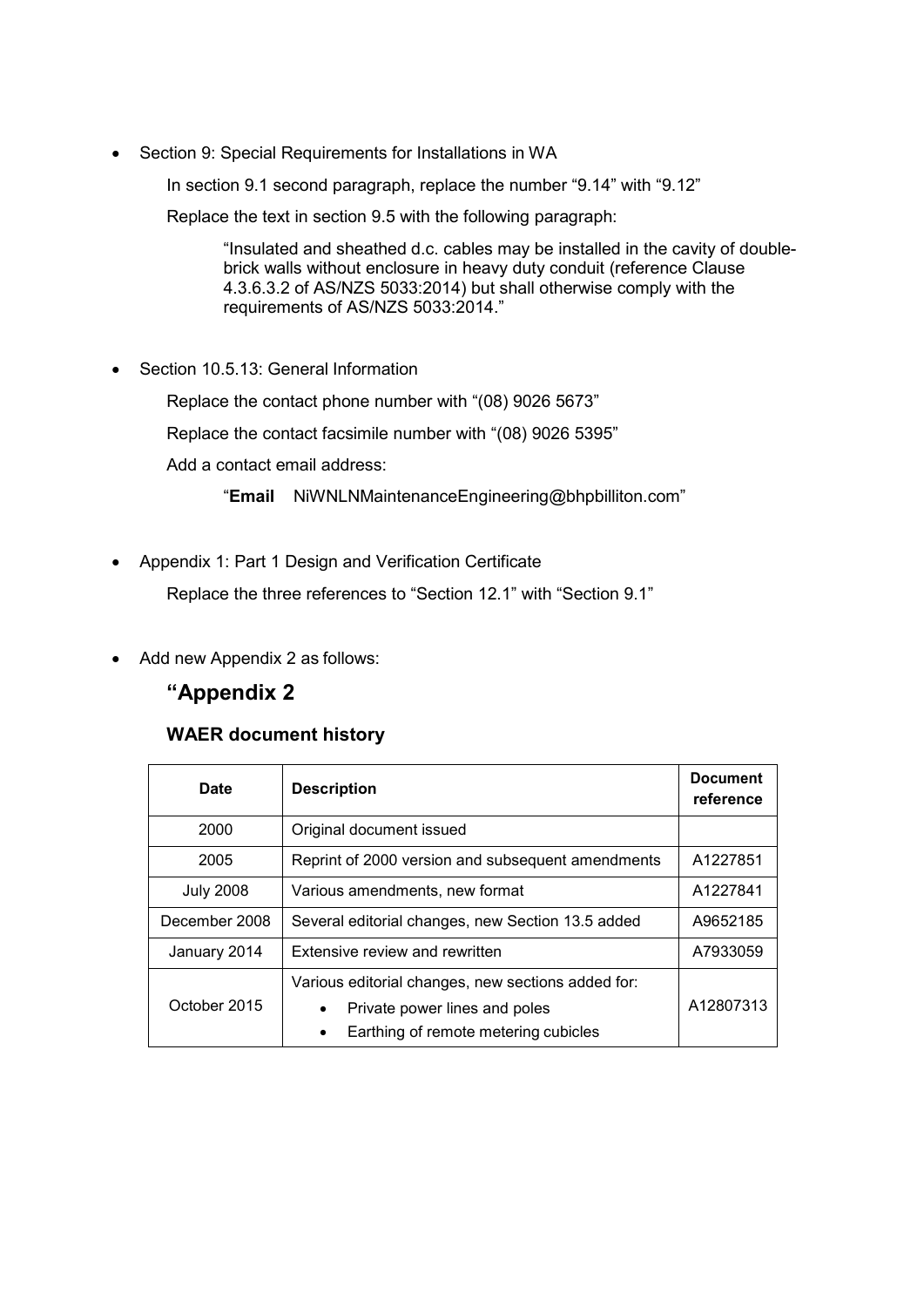## **Amendment No. 2 to January 2014 Edition**

## **Issued December 2015**

• Section 1: Introduction

Replace the last paragraph with the following:

"NOTE: Where Amendment No. 1 issued in September 2015 amends the original February 2014 edition, an "A1" notation is inserted in the left hand margin. Where Amendment No. 2 issued in December 2015 amends the February 2014 edition, an "A2" notation is inserted in the left hand margin. Full details of each amendment are published separately – see [www.energysafety.wa.gov.au"](http://www.energysafety.wa.gov.au/)

Section 6.3: Energisation

Delete the fifth paragraph (commencing "In addition to issuing …") in entirety.

• Appendix 2: WAER document history

Add a new line to the table as follows:

| December 2015 | Requirements for an installation test certificate deleted<br>from Section 6.3 | A13248289 |
|---------------|-------------------------------------------------------------------------------|-----------|
|---------------|-------------------------------------------------------------------------------|-----------|